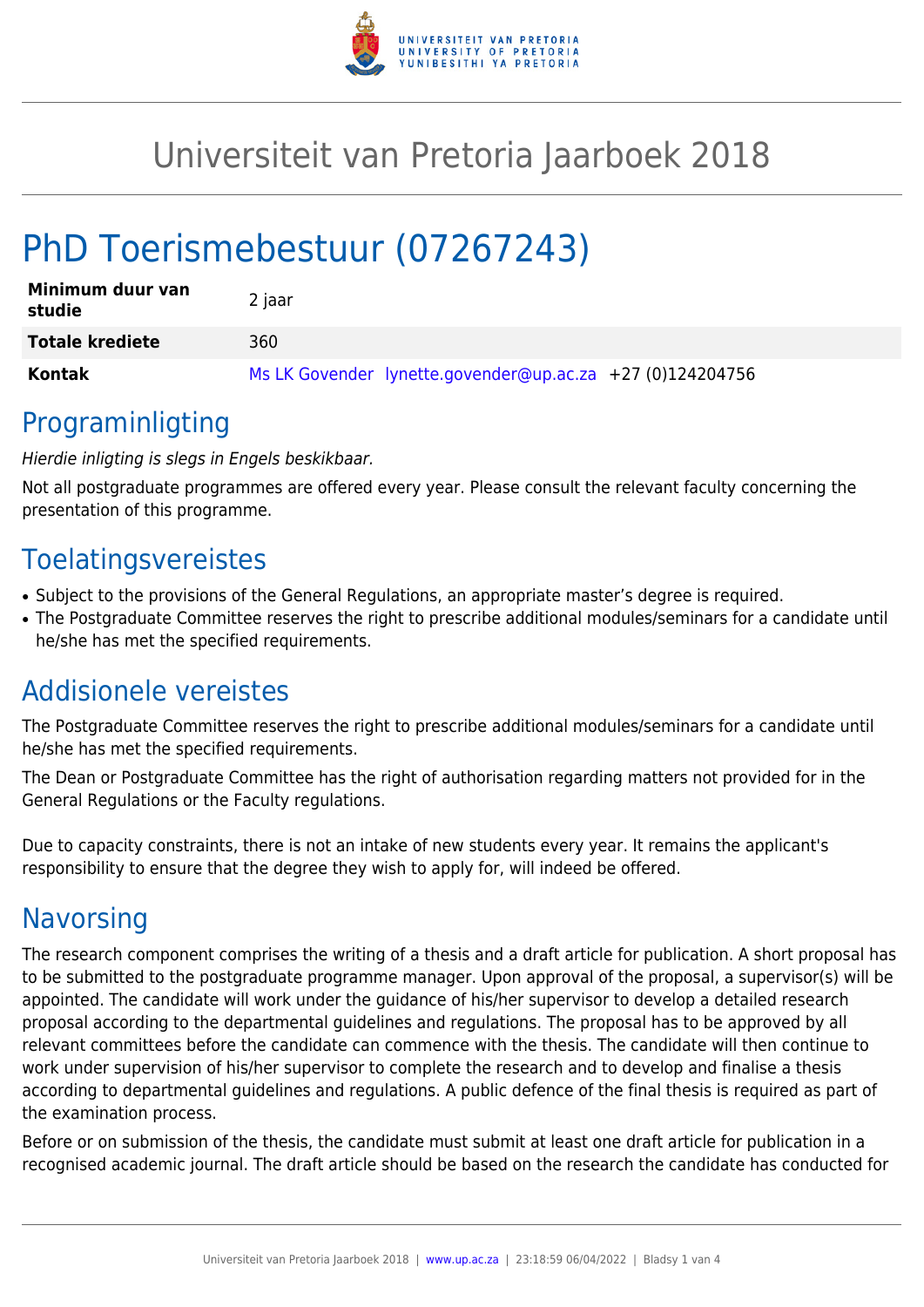

the thesis and be approved by the supervisor. The draft article is a necessary condition for the degree to be conferred on the candidate.

The research component (thesis and draft article for publication) contributes 100% towards the total requirement for the degree. All prescribed modules are a prerequisite for the thesis.

An approved module from other programmes in other faculties can also be included with the consent from the Postgraduate Committee and the Postgraduate Committee of the other department concerned.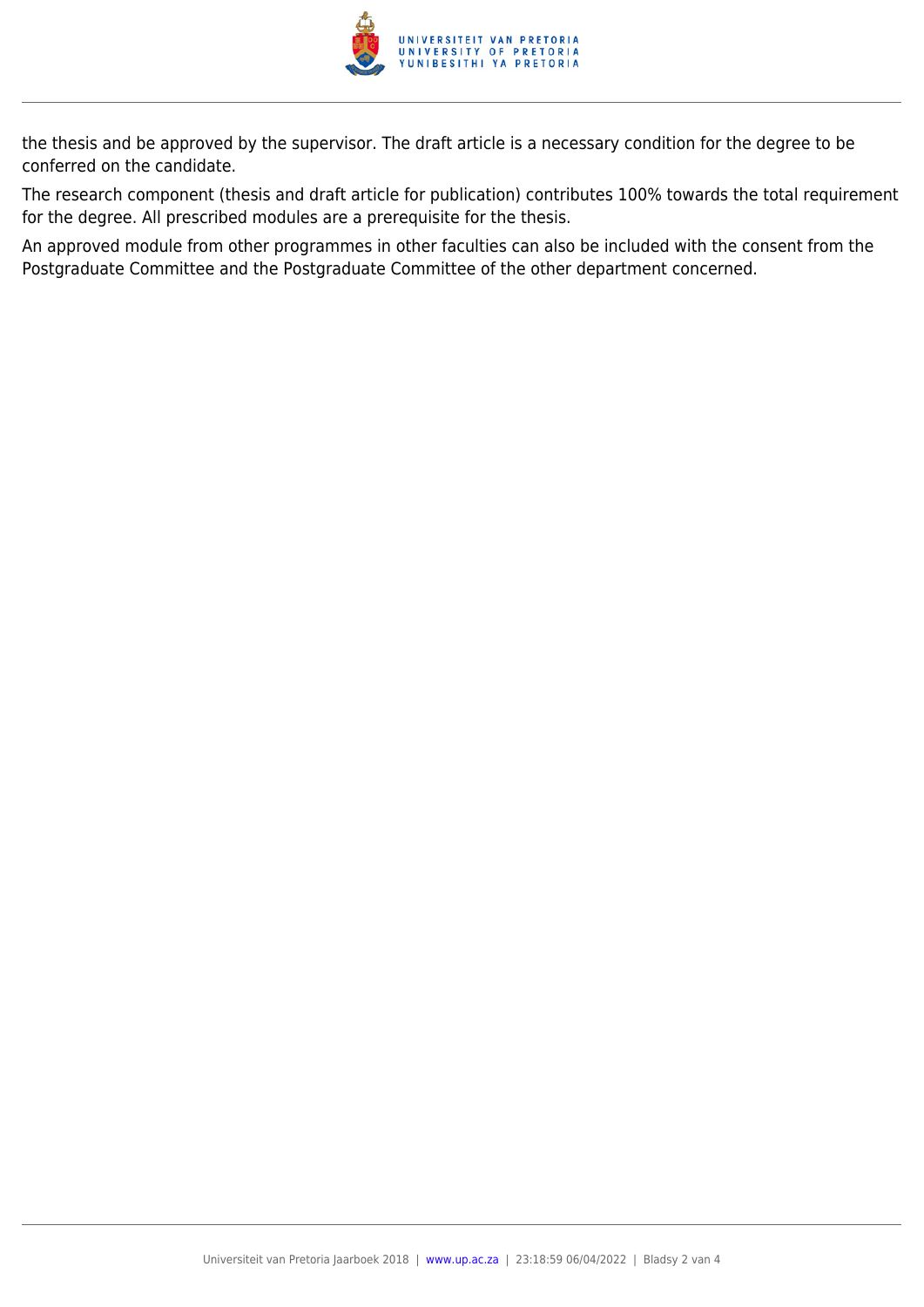

### Kurrikulum: Jaar 1

#### **Minimum krediete: 360**

#### **Kernmodules**

[Navorsingsmetodiek 801](https://www.up.ac.za/faculty-of-education/yearbooks/2018/modules/view/EBW 801/lg/af) (EBW 801) - Krediete: 0.00 [Proefskrif 995](https://www.up.ac.za/faculty-of-education/yearbooks/2018/modules/view/TBE 995/lg/af) (TBE 995) - Krediete: 360.00